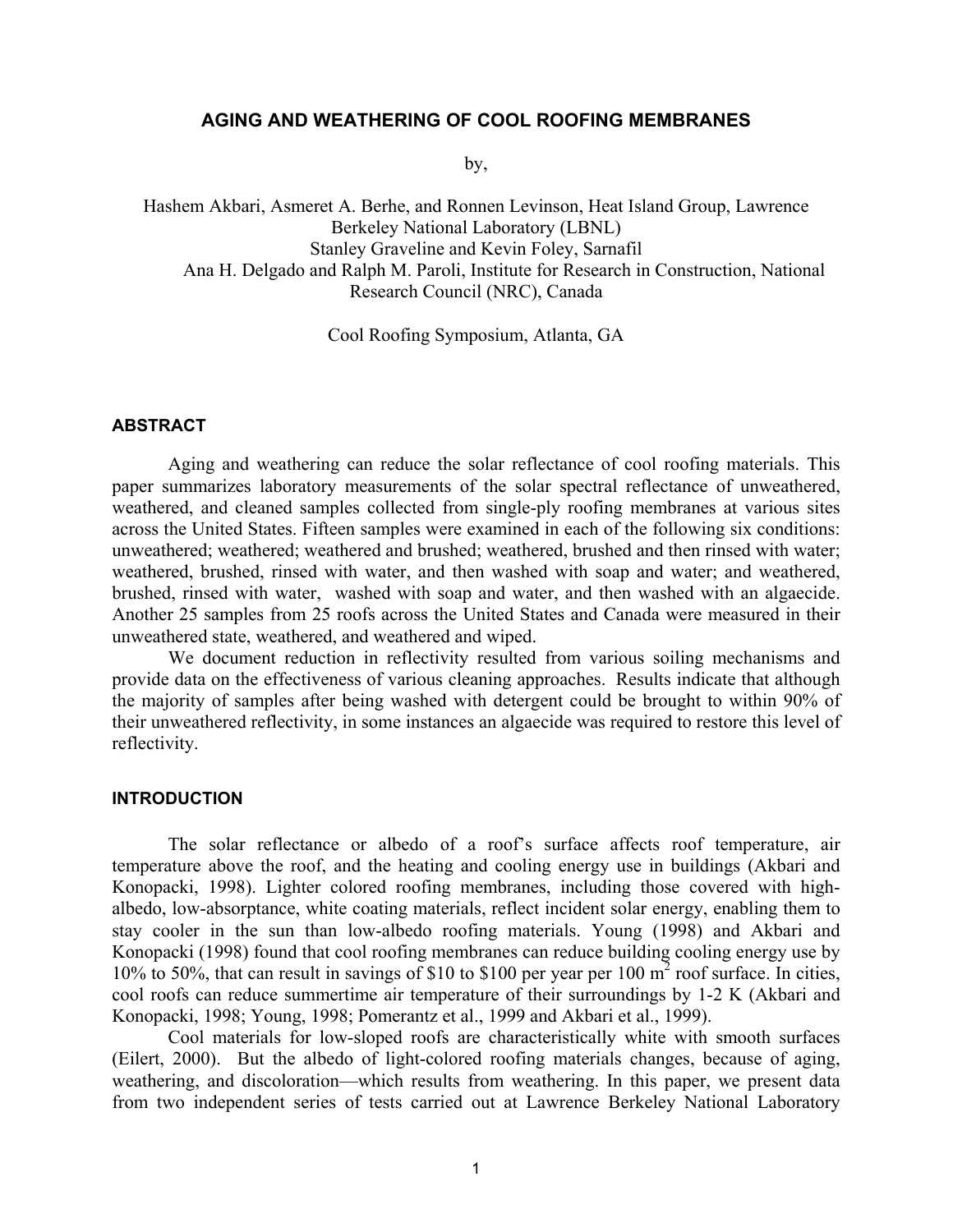(LBNL) and National Research Council (NRC) in Canada. The LBNL study included measuring the spectral solar reflectance of 15 weathered roofing membranes from eight cities across the United States. The study also investigated the effect of four cleaning treatments in restoring the reflectance relative to its original levels. The NRC study also included measuring the solar reflectance of 25 weathered roofing membranes from 25 cities across the United States and Canada. But only the effects of two cumulative cleaning processes in restoring the solar reflectance were measured. All membranes were produced by the same manufacturer.

# **EFFECTS OF LIGHT COLORED ROOFS**

Roof temperature strongly influences air temperature inside and outside of buildings. Solar absorptance, thermal emittance, convection coefficient, and heat conduction through a roofing membrane, all affect the roof surface temperature (Pomerantz et al., 1999). Consequently, lighter colored (reflective), cool roofs reduce the demand for indoor cooling by controlling the temperature from the outside and therefore heat flow into buildings.

The reduction in annual electricity use resulting from the application of cool roofs is greatest for buildings in areas with short cold seasons, because cool roofs have the potential to increase heating energy demand during extended cold periods (Levinson et al., 2005). However, significant annual net energy savings have been calculated for northern locations such as Chicago, Salt Lake City, and Toronto, through the implementation of heat island reduction strategies (Akbari and Konopacki, 2004; Konopacki and Akbari, 2002).

Recognizing the potential energy savings that could be achieved through the use of reflective roofing materials, the US Environmental Protection Agency (EPA) and the US Department of Energy (DOE) introduced the Energy Star Roof Products Program in 1999. Energy Star labeled membranes must meet defined minimum reflectivity levels according to their intended applications (low and high slope). Looking to curb energy demand, beginning in 2005, the State of California will prescribe the use of cool roofs on low-sloped non-residential buildings in their Title 24 Energy Code.

The reduced temperatures of reflective roofing surfaces, in turn, keeps air blowing over the roof and downwind from the buildings cooler (Taha, 1996). In large metropolitan areas, this contributes to a reduction in the urban heat island which reduces smog formation and the greenhouse effect (Akbari et al, 1990, 1999, 2001; Akbari and Konopacki, 1998; Pomerantz et al., 1999).

The United States Green Building Council's (USGBC) Leadership in Energy and Environmental Design (LEED) recognizes these benefits by awarding a point for the use of highly reflective and emissive roof materials in their green building rating system. The City of Chicago is looking to introduce an urban heat island ordinance that would call for the use of high reflectance roof materials beginning in 2008.

Typically, all non-metallic materials absorb the sun energy in the ultraviolet (UV) band (0.30-0.40 µm). Ultraviolet light is characterized as the major factor in aging and material degradation. Although the aging is primarily caused by UV absorption, the degradation process is highly temperature dependent. For the same UV absorption, the higher the temperature and temperature fluctuations through a day, the faster the material degrades. Reflective surfaces, by keeping the surface temperature low during the sunlit hours that result in less diurnal thermal expansion and contraction, may have a longer useful life.

Cooler roof surface temperatures have also been found to improve the performance of roof insulation. The thermal resistance of insulation materials installed immediately below a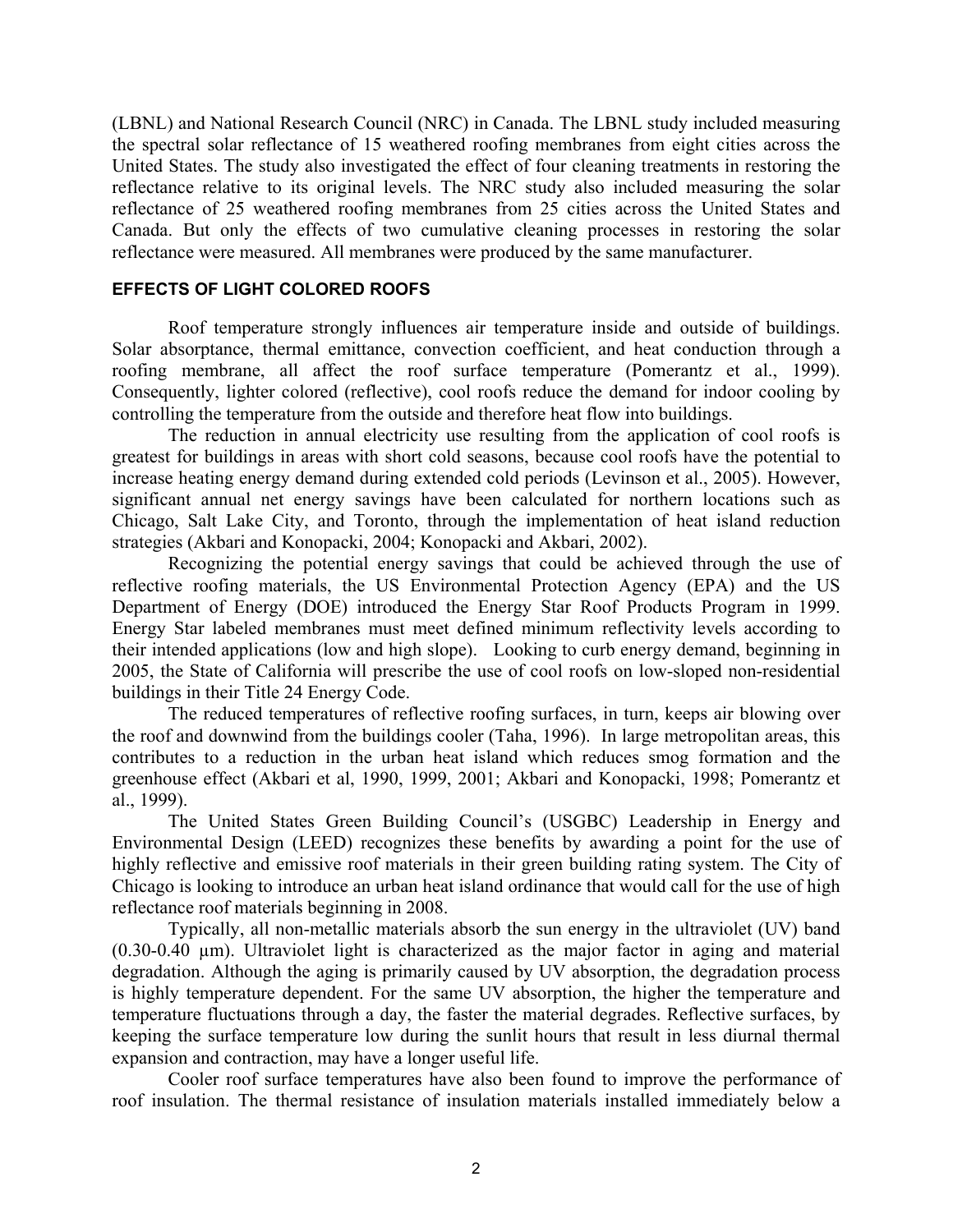black membrane has been found to be up to 30% lower than advertised, when measured at peak summertime temperatures in Austin, Texas (Konopacki and Akbari, 2001).

# **EFFECT OF AGING AND WEATHERING**

The durability and solar reflectance of high albedo, cool roofs is affected by weathering (Paroli et al., 1993). Precipitation, dust and air pollutant depositions can degrade the solar reflectance of cool roof materials (Eilert, 2000). Over a period of several years, light colored roofing surfaces are typically expected to lose about 20% of their initial solar reflectance. Aged roofing membranes show a greater increase in absorptance on short wavelengths than long wavelengths (Berdahl et al., 2002).

Berdahl et al. (2002) indicated that the soil deposited on the surface of roofing membranes is made up of elemental carbon, hydrocarbons and other deposits that along with the soil further reduce the reflectivity of the membranes. Soiling and accumulation of carbonaceous particles is a serious problem in or around urban centers that are exposed to higher levels of fossil fuel combustion. Since carbonaceous aerosols can travel fast in the mixing atmosphere, they can spread to both urban and rural places to create a similar effect.

### **METHODOLOGY**

To investigate these and other related phenomena, this study was carried out on 15 membranes from eight locations that have been weathered for five to eight years and additional membranes from 25 other locations (Whelan et al., 2004), exposed 15 to 22 years. Solar (0.3 – 2.5  $\mu$ m), UV (0.3 – 0.4  $\mu$ m), visible (0.4 – 0.7  $\mu$ m), and near-infrared (0.7 – 2.5  $\mu$ m) reflectances were analyzed.

#### **SAMPLE DESCRIPTION**

The LBNL received weathered membranes (about 30-cm square) from 15 roofs while the NRC received membranes from 25 roofs. All samples contained at least one hot air welded seam. The bottom flap of material within the overlap was protected from weathering (but may still have been exposed to some elevated temperatures) and is thus labeled "unweathered." The roofing membranes were made of about 1.2-mm to 1.5-mm thick polyvinyl chloride (PVC). The top half of most of the samples was white from the use of a rutile-phase titanium dioxide  $(TiO<sub>2</sub>)$  pigment, while a few were very light gray in color. The 15 LBNL roof membrane samples were collected from eight locations where they had been installed for five to eight years (see **Table 1**). The 25 NRC roof membrane samples were from various locations in the United States and Canada, and had a top surface which was light gray in color. Buildings selected for sampling were chosen based on owner willingness to allow sample removal, and geographic and climate location.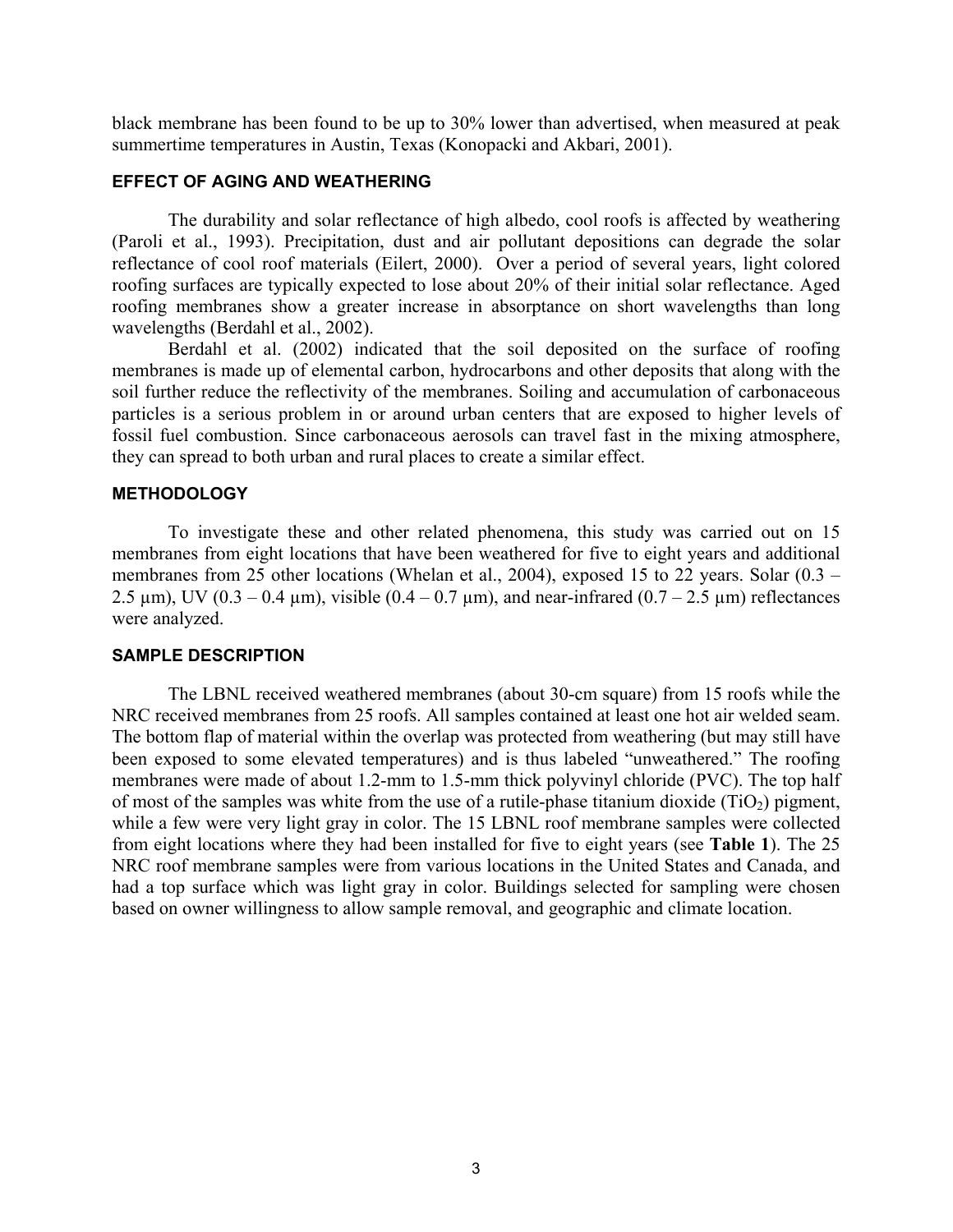| $\frac{1}{2}$             |                            |              |                   |       |        |            |         |             |
|---------------------------|----------------------------|--------------|-------------------|-------|--------|------------|---------|-------------|
| Sample                    |                            |              | Solar Reflectance |       |        |            |         |             |
| Sample                    | Location                   | Date of      | Uncleaned         | Wiped | Rinsed | Detergent- | Algae-  | Unweathered |
| No.                       |                            | Installation |                   |       |        | Washed     | Cleaner |             |
|                           |                            |              |                   |       |        |            | Washed  |             |
| <b>Group A (white)</b>    |                            |              |                   |       |        |            |         |             |
|                           | Springfield, MA            | 09/22/1995   | 0.54              | 0.68  | 0.70   | 0.77       | 0.82    | 0.80        |
| $\overline{2}$            | Springfield, MA            | 05/31/1995   | 0.55              | 0.73  | 0.72   | 0.76       | 0.77    | 0.82        |
| 3                         | Lancaster, OH              | 03/28/1995   | 0.59              | 0.76  | 0.75   | 0.80       | 0.81    | 0.81        |
| 4                         | Heath, OH                  | 04/01/1995   | 0.57              | 0.72  | 0.72   | 0.78       | 0.79    | 0.80        |
| 5                         | West Hampton,<br><b>NJ</b> | 05/01/1995   | 0.71              | 0.71  | 0.71   | 0.73       | 0.77    | 0.79        |
| 6                         | West Hampton,<br><b>NJ</b> | 02/04/1993   | 0.69              | 0.69  | 0.71   | 0.72       | 0.77    | 0.81        |
| 7                         | Plantation, FL             | 11/04/1994   | 0.35              | 0.43  | 0.64   | 0.65       | 0.79    | 0.82        |
| 8                         | Plantation, FL             | 11/04/1994   | 0.32              | 0.42  | 0.59   | 0.68       | 0.80    | 0.79        |
| 11                        | Solano Beach,<br>CA        | 09/20/1992   | 0.38              | 0.47  | 0.71   | 0.78       | 0.82    | 0.81        |
| 12                        | Solano Beach,<br><b>CA</b> | 09/20/1992   | 0.52              | 0.65  | 0.69   | 0.80       | 0.80    | 0.81        |
| 13                        | Alpharetta, GA             | 04/01/1995   | 0.45              | 0.59  | 0.66   | 0.69       | 0.79    | 0.80        |
| Group B (very light gray) |                            |              |                   |       |        |            |         |             |
| 9                         | Gardena, CA                | 10/25/1995   | 0.50              | 0.58  | 0.60   | 0.62       | 0.63    | 0.63        |
| $10$                      | Gardena, CA                | 10/25/1995   | 0.49              | 0.60  | 0.61   | 0.63       | 0.63    | 0.63        |
| 14                        | Bethesda, MD               | 04/28/1995   | 0.50              | 0.59  | 0.59   | 0.63       | 0.64    | 0.63        |
| 15                        | Fredericksburg,<br>VA      | 11/06/1995   | 0.48              | 0.60  | 0.62   | 0.63       | 0.64    | 0.63        |

**Table 1:** Location, Length of Time Since Installation, and Solar Reflectance of Weathered and Cleaned Samples, Studied at the LBNL

Note: The cleaning process was cumulative. All samples went through a cleaning process progression of dry wiping, rinsing with water, washing with detergent, and washing with algae cleaners.

# **MEASUREMENT PROTOCOLS**

Although some membranes received at LBNL were more soiled than others, all the samples appeared to be in good mechanical condition when the measurements were taken. For each sample, the most heavily soiled spot of each membrane was exposed to the different cleaning treatments.

The cleaning process was made to replicate natural and professional cleaning of the roofs, as given in **Table 2**. The unweathered samples refer to the part of the sample that was underneath the weathered part (i.e., in the overlap) and was assumed to have the optical properties of new membrane. The weathered samples were the soiled exposed samples. On each sample, we carried out a progression of four cleaning processes. First, each sample was dry wiped to simulate the effect of the dust removal by wind. After the measurements of the dry wiped samples, they were rinsed with running water to simulate the effect of rain. Samples were also washed with detergent and sodium hypochlorite (NaClO) and sodium hydroxide (NaOH) solution (algae cleaners) to simulate the effect of professional cleaning. The unweathered and uncleaned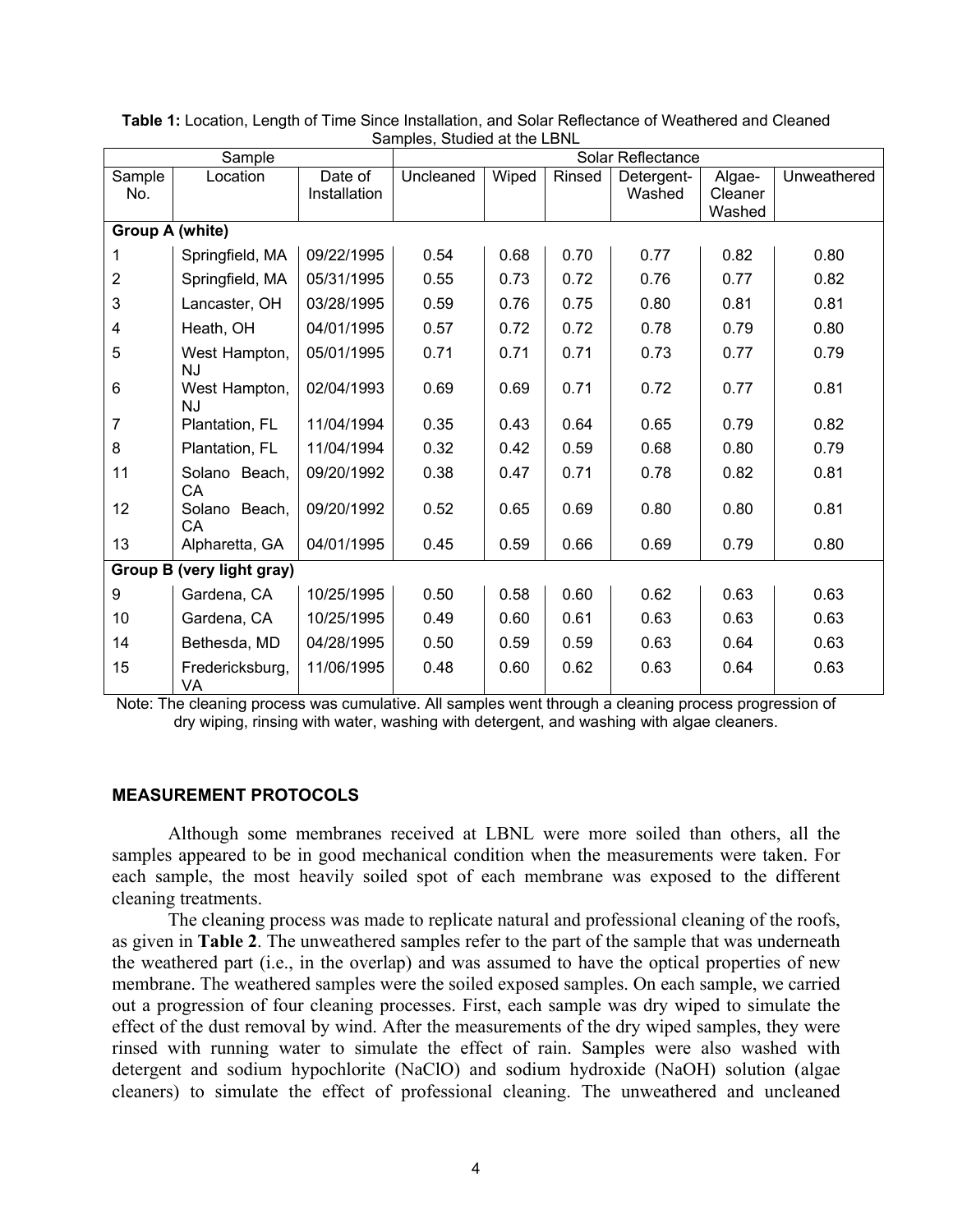samples were handled in such a way so as not to alter the conditions under which they were collected. For each of the wet cleaning treatments, the sample was allowed to dry before the spectral reflectance measurements were taken.

For the samples received at the NRC, specimens taken from two different areas (1 and 2) of the "as received" top (weathered) sheet were analyzed before and after cleaning (see **Table 3**). Cleaning was achieved by using water and a cloth to wipe off the dirt. No detergent or algaecide was used. One to two specimens from the bottom sheet (underlap) without cleaning were analyzed. In some cases, two specimens were analyzed before and after cleaning. This was done to check for differences in the solar reflectivity values between the two areas or between the dirty and clean top surface of the bottom sheet.

| Sample                  | <b>Cleaning Process</b>                                                         | <b>To Replicate</b>         |  |  |  |  |
|-------------------------|---------------------------------------------------------------------------------|-----------------------------|--|--|--|--|
| Unexposed               | None                                                                            | Unweathered, aged condition |  |  |  |  |
| Uncleaned               | None                                                                            | Weathered, aged condition   |  |  |  |  |
| Wiped                   | Wiped with dry cloth                                                            | Effect of wind and sweeping |  |  |  |  |
| Rinsed                  | Rinsed with running water                                                       | Effect of rain              |  |  |  |  |
| Detergent-Washed        | Phosphate-free household detergent with brush                                   | Professional cleaning       |  |  |  |  |
| Algae-Cleaner<br>Washed | Sodium Hypochlorite (NaClO) and Sodium<br>Hydroxide (NaOH) solution, with brush | Professional cleaning       |  |  |  |  |

| Table 2: Cleaning Processes |  |
|-----------------------------|--|
|-----------------------------|--|

|                 | Sample               |                   | <b>TWICO.</b> Trughted Average Cold: Trencoldition of Campios Oldarca at the HITO.<br>Solar reflectance |                          |                        |  |
|-----------------|----------------------|-------------------|---------------------------------------------------------------------------------------------------------|--------------------------|------------------------|--|
| Sample ID       | Location             | Year<br>Installed | Top:<br>Uncleaned                                                                                       | Top: Washed<br>and Wiped | Bottom:<br>Unweathered |  |
| 1D              | Canton, MA           | 1979              | 0.48                                                                                                    | 0.50                     | 0.52                   |  |
| 2A              | Wenham, MA           | 1984              | 0.32                                                                                                    | 0.41                     | 0.55                   |  |
| 2D              | Wenham, MA           | 1984              | 0.39                                                                                                    | 0.44                     | 0.51                   |  |
| 3A              | Woburn, MA           | 1983              | 0.39                                                                                                    | 0.41                     | 0.48                   |  |
| 4B              | Dickson, TX          | 1984              | 0.40                                                                                                    | 0.45                     | 0.49                   |  |
| 5B              | Tyler, TX            | 1981              | 0.41                                                                                                    | 0.46                     | 0.50                   |  |
| 6A              | Euless, TX           | 1984              | 0.42                                                                                                    | 0.49                     | 0.51                   |  |
| 7A              | City of Industry, CA | 1979              | 0.44                                                                                                    | 0.50                     | 0.53                   |  |
| 8A              | El Segundo, CA       | 1982              | 0.39                                                                                                    | 0.43                     | 0.50                   |  |
| 9B              | Mountain View, CA    | 1983              | 0.40                                                                                                    | 0.45                     | 0.52                   |  |
| 10B             | Lacey, WA            | 1982              | 0.40                                                                                                    | 0.43                     | 0.51                   |  |
| 11B             | Ft. Steilacoom, WA   | 1983              | 0.45                                                                                                    | 0.47                     | 0.52                   |  |
| 12A             | Atlanta, GA          | 1986              | 0.42                                                                                                    | 0.48                     | 0.50                   |  |
| 13A             | Jacksonville, FL     | 1982              | 0.41                                                                                                    | 0.47                     | 0.52                   |  |
| 14A             | Appleton, WI         | 1985              | 0.38                                                                                                    | 0.44                     | 0.49                   |  |
| 15B             | Mt. Prospect, IL     | 1981              | 0.33                                                                                                    | 0.39                     | 0.49                   |  |
| 15D             | Mt. Prospect, IL     | 1981              | 0.50                                                                                                    | 0.52                     | 0.54                   |  |
| 16A             | Park Ridge, IL       | 1984              | 0.35                                                                                                    | 0.42                     | 0.50                   |  |
| 17B             | Hackensack, NJ       | 1986              | 0.35                                                                                                    | 0.41                     | 0.50                   |  |
| 18A             | Englewood, NJ        | 1985              | 0.39                                                                                                    | 0.43                     | 0.48                   |  |
| <b>18C</b>      | Englewood, NJ        | 1985              | 0.32                                                                                                    | 0.37                     | 0.48                   |  |
| 19A             | lowa, IA             | 1982              | 0.34                                                                                                    | 0.4                      | 0.49                   |  |
| 20 <sub>B</sub> | Davis, CA            | 1981              | 0.47                                                                                                    | 0.49                     | 0.52                   |  |

**Table 3:** Weighted Average Solar Reflectance of Samples Studied at the NRC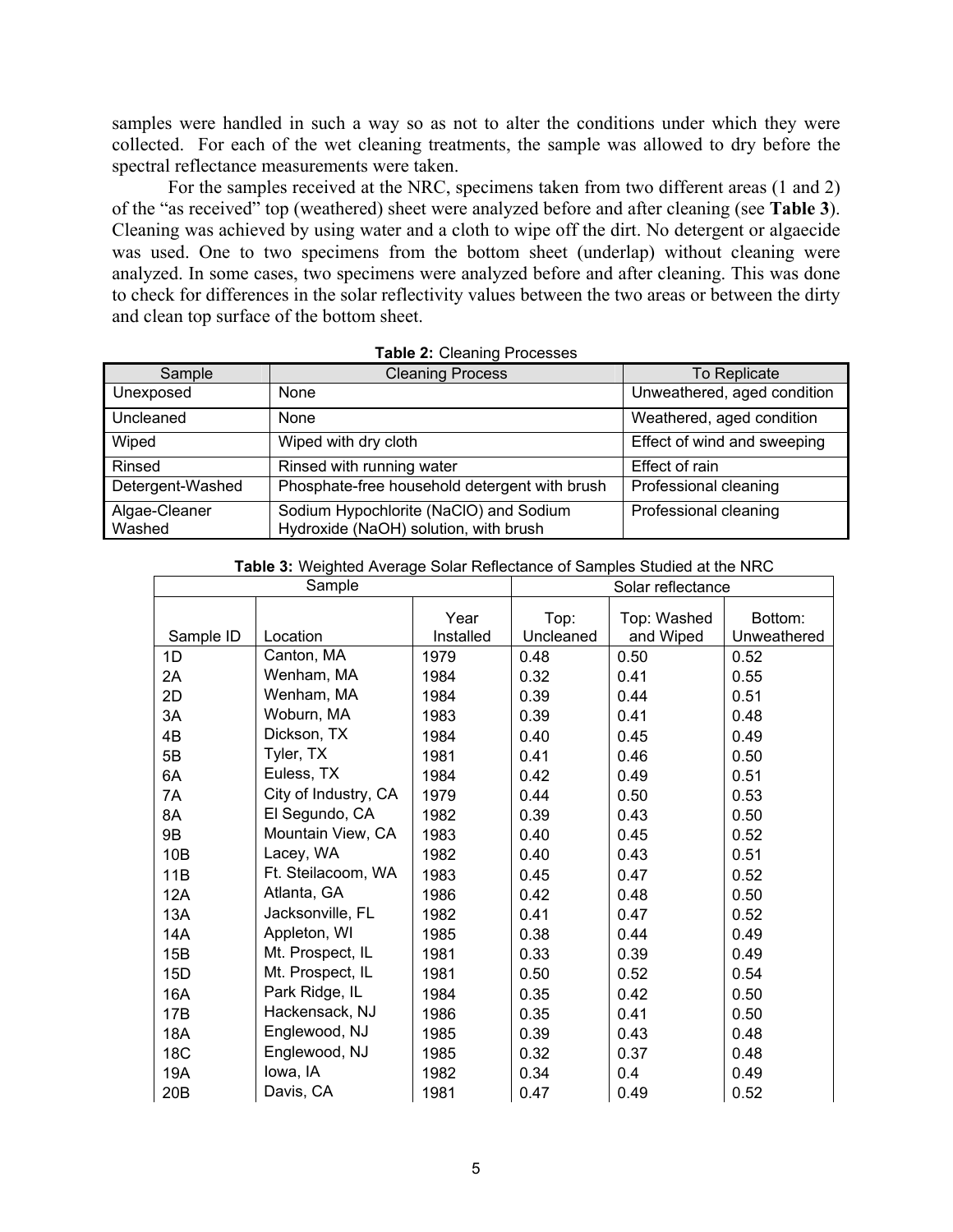| 21A             | Haileybury, ON | 1981 | 0.48 | 0.49 | 0.55 |
|-----------------|----------------|------|------|------|------|
| 21 <sub>C</sub> | Haileybury, ON | 1981 | 0.44 | 0.47 | 0.51 |
| 22A             | Hamilton, ON   | 1984 | 0.34 | 0.38 | 0.51 |
| 24A             | Oakville, ON   | 1977 | 0.43 | 0.46 | 0.48 |
| 25A             | Sarnia, ON     | 1984 | 0.37 | 0.43 | 0.50 |

All samples were analyzed using a Varian Cary-5 UV-Vis-NIR spectrophotometer equipped with a total integrating sphere (ASTM, 1996). Spectral reflectance measurements were weighted according to the ASTM G 159-98 to obtain the overall solar reflectance (ASTM, 1998). This standard is a combination of an editorial revision of tables E 891 and E 892 to make the reference solar spectral energy standard harmonious with ISO 9845-11992. The ASTM G 159 states that the conditions chosen for these tables "are representative of average conditions in the 48 contiguous states of the United States. In real life, a large range of atmospheric conditions can be encountered, resulting in more or less important variations in the atmospheric extinction. Thus, considerable departure from the present reference spectra might be observed depending on time of the day, geographical location, and other fluctuating conditions in the atmosphere."

# **RESULTS**

The results of the LBNL measurements are summarized in Table 1 and **Figures 1** and **2**. The samples can be divided in two groups: Group A with the unweathered solar reflectance of about 0.80 (see Figure 1) and Group B with unweathered solar reflectance of about 0.63 (see Figure 2).

The solar reflectance of the weathered samples in Group A ranged from 0.32 to 0.71 with a median of 0.55 (see **Figure 3**). With wiping, the solar reflectance improved to 0.42 to 0.75 with a median of 0.69. Rinsing with water improved the solar reflectance to 0.59 to 0.75 with a median of 0.71. Further washing with detergent improved the solar reflectance to 0.65 to 0.80 with a median of 0.77. And washing with an algae cleaner practically restored the solar reflectance of the samples to their unweathered values (the range was 0.77 to 0.82 with a median of 0.80). The solar reflectance of the unweathered samples ranged from 0.79 to 0.82 with a median of 0.80.

There were only four samples in Group B. The solar reflectance of these unweathered samples was 0.63 (see **Figure 4**). The solar reflectance of the weathered samples in Group B ranged from 0.48 to 50. Wiping and rinsing with water improved the solar reflectance to 0.59 to 0.62, practically approaching the solar reflectance of the unweathered samples.

The results of the NRC measurements are summarized in Table 3 (see also **Figure 5**). The weighted average solar reflectance for the unweathered (bottom) and weathered (top) surfaces of the gray colored samples ranges from 0.29 to 0.55. As should be expected, surfaces display a higher reflectance value after cleaning. The top side of the bottom (unweathered) sheet also showed higher solar reflectance than the weathered side of the top sheet. Only 10 surfaces (bottom and/or top) out of the 25 tested have slightly over 0.5 solar reflectance. Based on previous work done at the NRC, bottom flaps can be used as a reference material when no original material is available. In most cases, the bottom flap retains most, if not all, of the original properties. It was decided that this would also be done for the reflectivity data. However, in some cases, the bottom flap was found to be dirty and had to be cleaned. It is speculated that the bottom flap may have picked up dirt at the time of installation simply from the environment.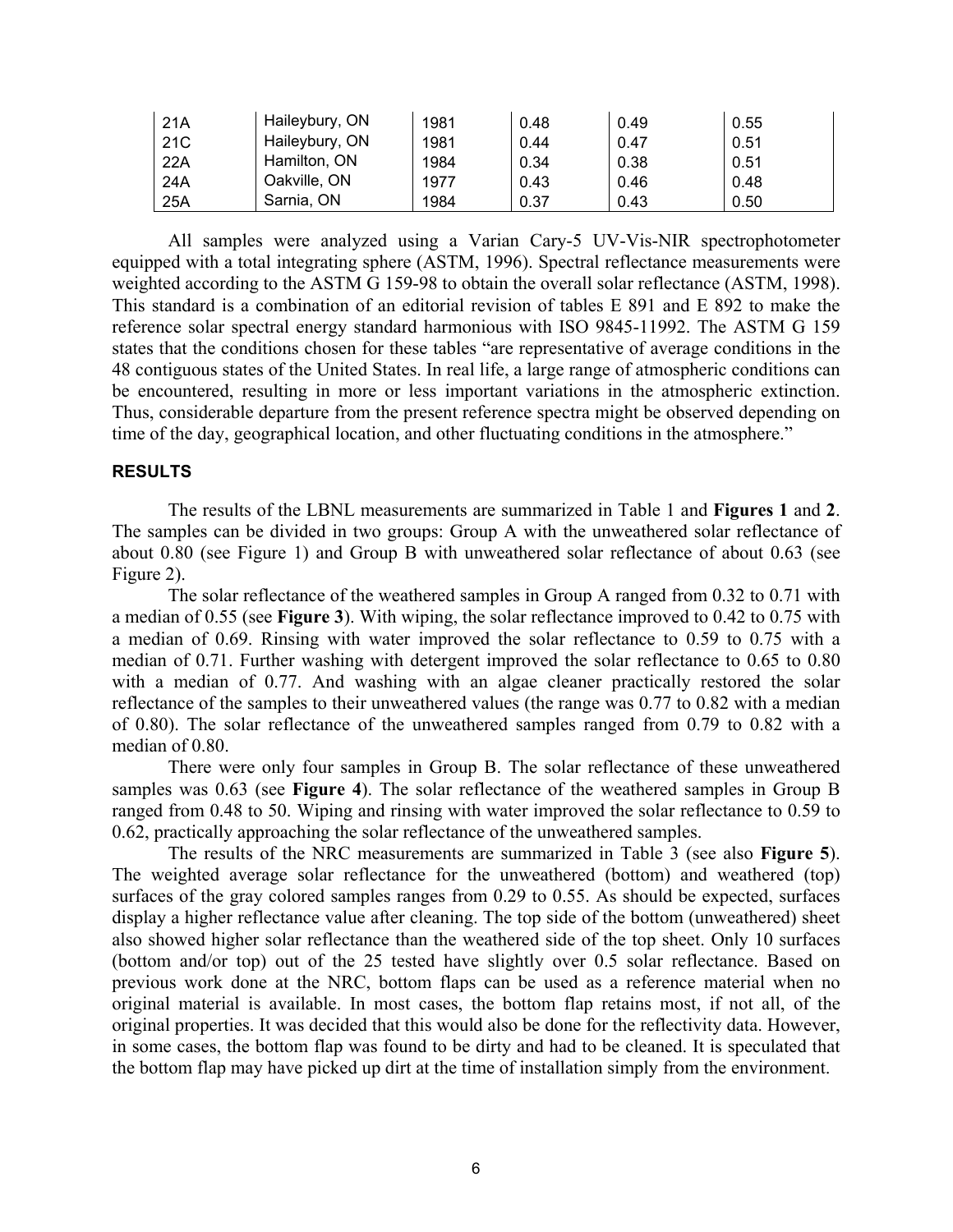In summary, it is interesting to note that a simple cleaning with water and cloth allowed the samples to regain a substantial part of their original reflectivity. Furthermore, it appears that the roofing materials evaluated in this study did not loose *any* of its inherent reflectivity with aging, but rather, in-situ reflectivity diminishment was because of obfuscation by atmospheric deposition (primarily by soot) and other "local" environmental factors.

## **CONCLUSION**

The experiments conducted at the LBNL suggest that for the PVC roofing materials studied that are not covered with algae, wiping and rinsing with water (simulating the annual cleaning by rain) have restored the solar reflectance of the sample to at least 80% of the solar reflectance of the unweathered samples. For samples with algae, washing with detergent and algae-cleaners has practically restored the solar reflectance of the weathered roofing membranes to the solar reflectance of the unweathered membranes.

The solar reflectance measurements from the NRC indicated that with a few exceptions, all roofs have a weighted averaged solar reflectance of less than 0.6. There was no unweathered material available at the time of the analysis. Hence, no final conclusions can be drawn about the effect of weathering on solar reflectance of the roof material analyzed. However, as in the case of the samples analyzed by the LBNL, at least 70%, and as much as 100%, of the initial reflectivity was regained by simply washing the PVC membranes with water (no cleaning detergent).

Thus, if high reflectivity is critical to the roof owner, then it would be recommended that the regular maintenance protocol include power washing the membrane on a frequency to be determined according to the roof's requirements.





Note: Values are hemispherical solar reflectance calculated with an air mass of 1.5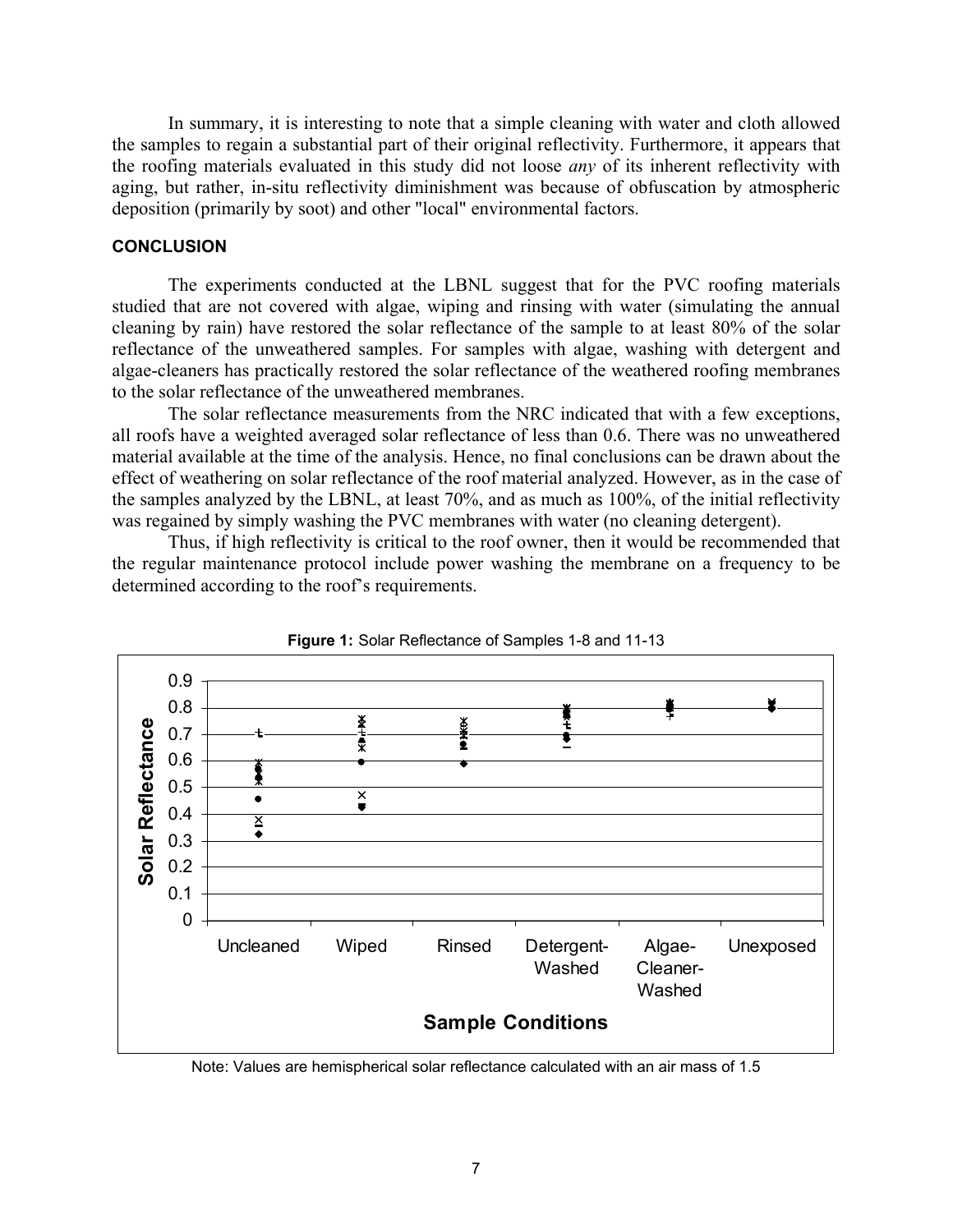

**Figure 2:** Solar Reflectance of Samples 9-10 and 14-15

Note: Values are hemispherical solar reflectance calculated with an air mass of 1.5



**Figure 3:** Solar Reflectance of Samples 1-8 and 11-13

Note: The data show the minimum, 25<sup>th</sup> quartile, 50<sup>th</sup> quartile (median), 75<sup>th</sup> quartile, and maximum solar reflectance of the samples. The solid line shows the average reflectance of all samples.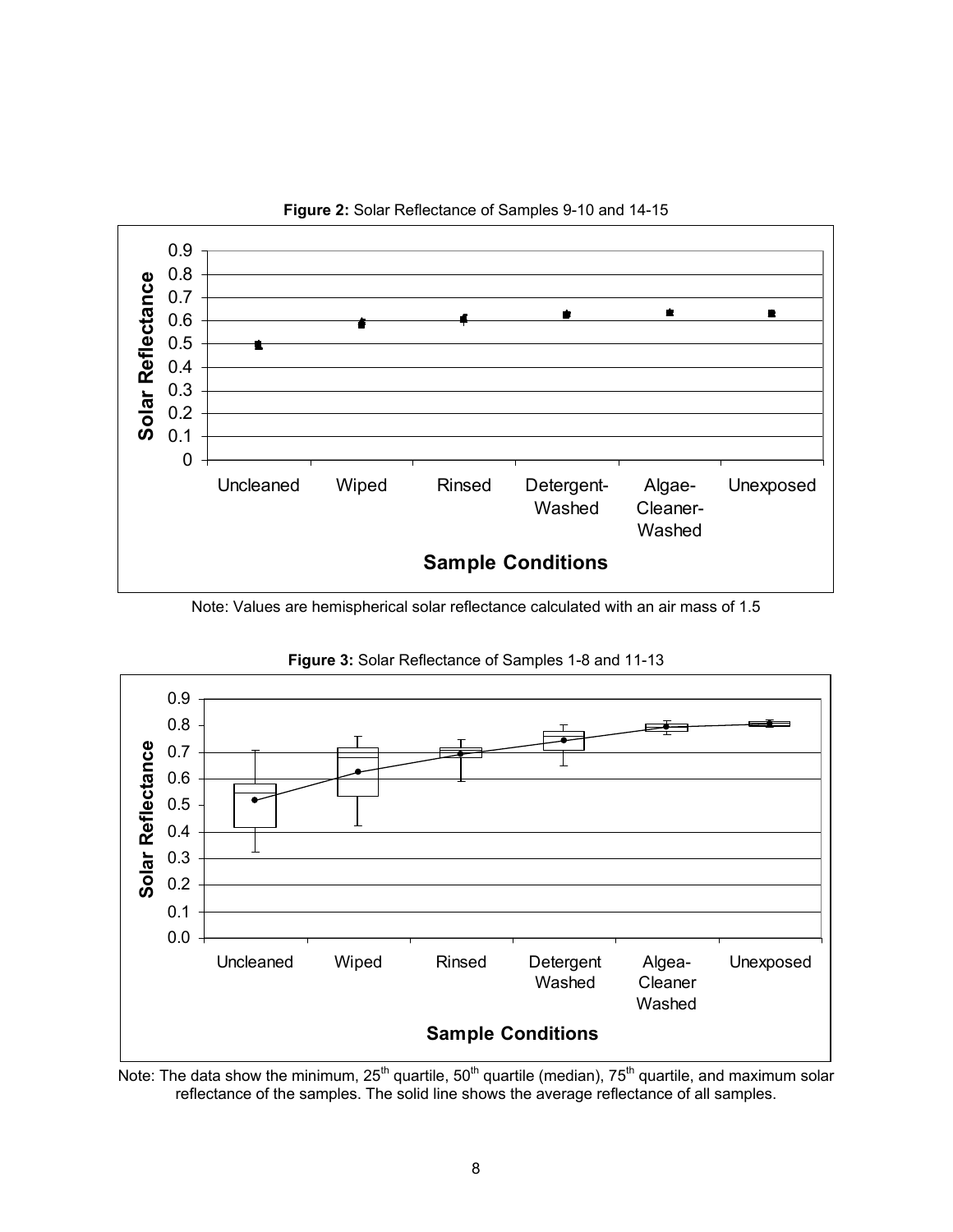

**Figure 4:** Solar Reflectance of Samples 9-10 and 14-15

**Figure 5:** Solar Reflectance of Samples Analyzed at the NRC



Note: The data show the minimum, 25<sup>th</sup> quartile, 50<sup>th</sup> quartile (median), 75<sup>th</sup> quartile, and maximum solar reflectance of the samples. The solid line shows the average reflectance of all samples.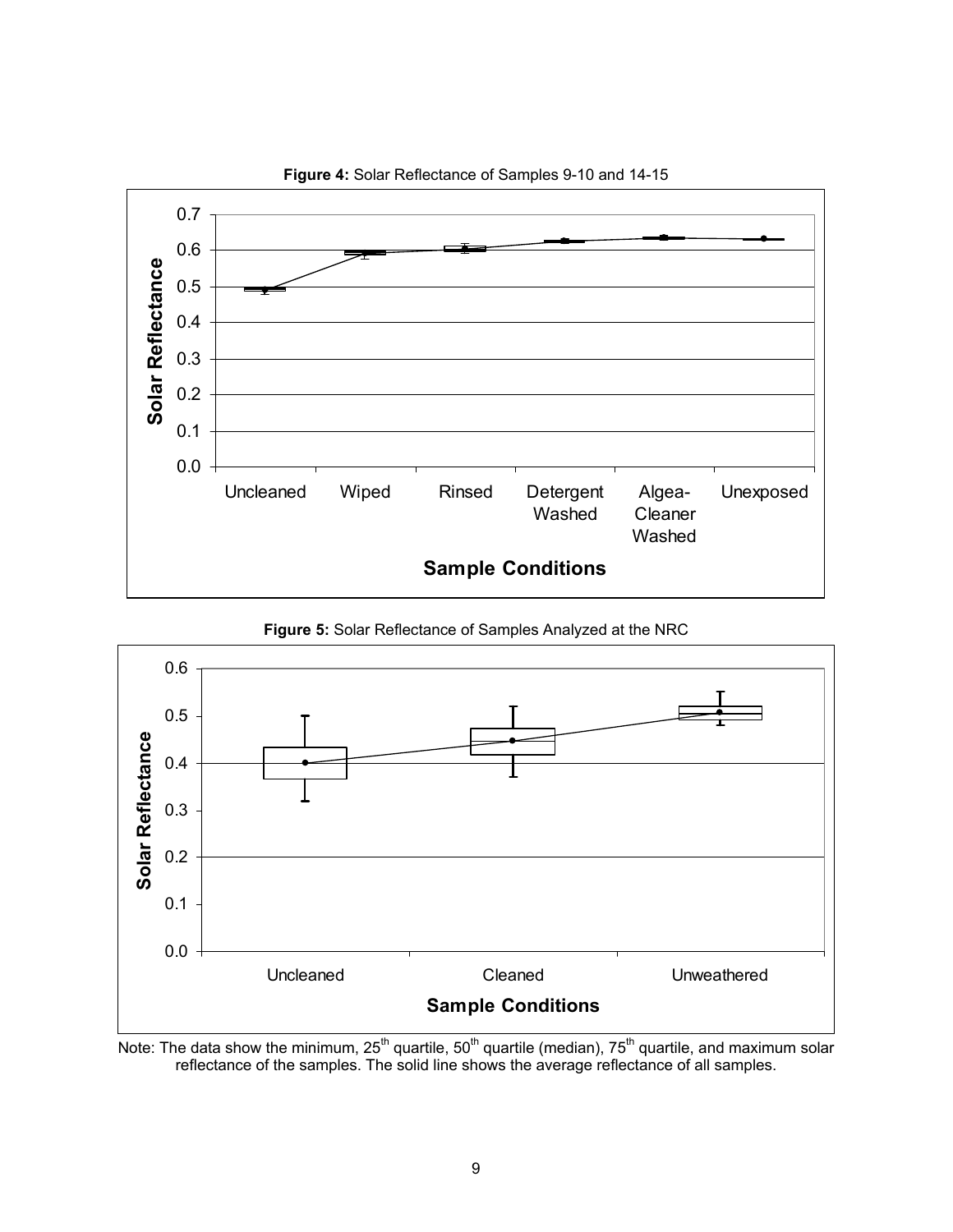# **ACKNOWLEDGEMENTS**

This work was supported by the U.S. Environmental Protection Agency under IAG DW89938442-01-2 and by the Assistant Secretary for Energy Efficiency and Renewable Energy, Building Technologies, of the U.S. Department of Energy, under Contract No. DE-AC03- 76SF00098. We thank Sarnafil US Inc. for providing us with the samples and treatments for this study and also for supplying the necessary information.

# **REFERENCES**

Akbari, H. and S.J. Konopacki 1998. "The Impact of Reflectivity and Emissivity of Roofs on Building Cooling and Heating Energy Use." *Proceedings of the Thermal Performance of The Exterior Envelopes of Building VII.* December 6-10, 1998. Clearwater Beach, FL.

———. 2004. "Energy Impacts of Heat Island Reduction Strategies in Toronto, Canada." *Energy* 29: 191-210.

Akbari, H., S. Konopacki and M. Pomerantz. 1999. "Cooling Energy Saving Potential for Reflective Roofs for Residential and Commercial Buildings in the United States." *Energy* 24: 391-407.

Akbari, H., M. Pomerantz, and H. Taha. 2001. "Cool surfaces and shade trees to reduce energy use and improve air quality in urban areas." *Solar Energy* 70, no 3: 295-310.

Akbari, H., A.H. Rosenfeld and H. Taha. 1990. "Summer Heat Islands, Urban Trees and White Surfaces." *ASHRAE Transactions* 96, no. 1.

ASTM (American Society for Testing and Materials). 1996. Standard Test Method for Solar Absorptance, Reflectance, and Transmittance of Materials Using Integrating Spheres. Technical report, ASTM E 903-96.

———. 1998. Standard Tables for References Solar Spectral Irradiance at Air Mass 1.5: Direct Normal and Hemispherical for a 370 Tilted Surface. Technical report, G 159-98. (Hemispherical values were used.)

Berdahl, P., H. Akbari, and L.S. Rose. 2002. "Aging of reflective roofs: soot deposition," *Applied Optics* 41, no. 12: 2355-2360.

Eilert, P. 2000. High Albedo (Cool) Roofs: Codes and Standards Enhancement (CASE) Study. Pacific Gas and Electric Company.

Konopacki, S.J., and H. Akbari. 2001. *Measured Energy Savings and Demand Reduction from a Reflective Roof Membrane on a Large Retail Store in Austin*. Lawrence Berkeley National Laboratory Report No. LBNL-47149, Berkeley, CA.

———. 2002. Energy Savings for Heat Island Reduction Strategies in Chicago and Houston (Including Updates for Baton Rouge, Sacramento, and Salt Lake City. Lawrence Berkeley National Laboratory Report No. LBNL-49638, Berkeley, CA.

Levinson, R., H. Akbari, S.J. Konopacki, and S. Bretz. 2005. "Inclusion of cool roofs in nonresidential Title 24 prescriptive requirements," *Energy Policy* 33, no. 2: 151-170.